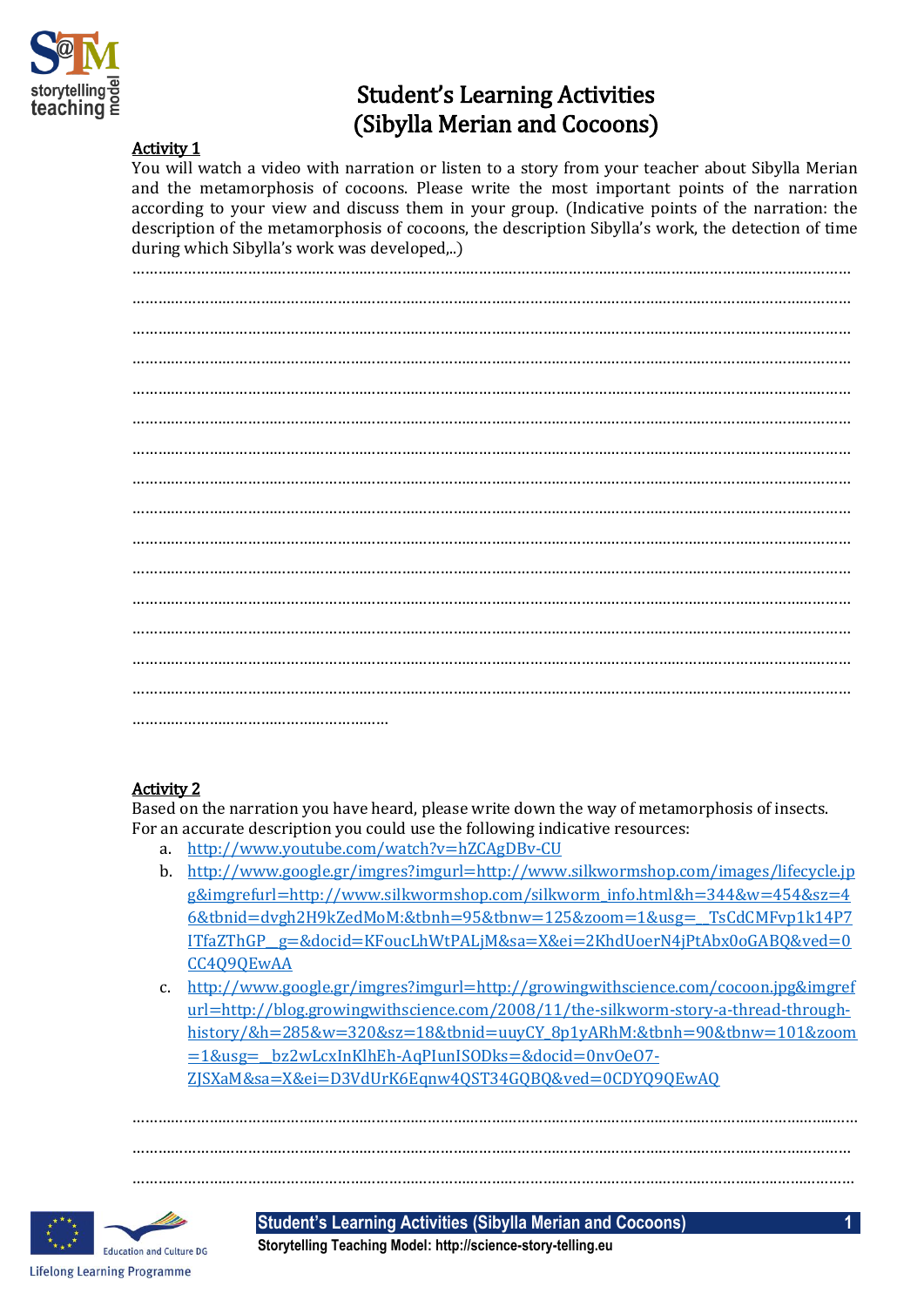

Please research in the internet for the proper websites about the way of the production of the silk. Write a text (500 words) describing the way of this production. Indicative websites:

http://www.youtube.com/watch?v=f1RTqAWKenM http://www.youtube.com/watch?v=-wbmEjTvszI http://www.youtube.com/watch?v=BibC0CqZhPI 

# **Activity 4**

 $\overline{2}$ 

Please research in the internet to find proper websites about the story of the production of silk from the ancient years until today. Write a text for this theme (500 words).

**Student's Learning Activities (Sibylla Merian and Cocoons)** 

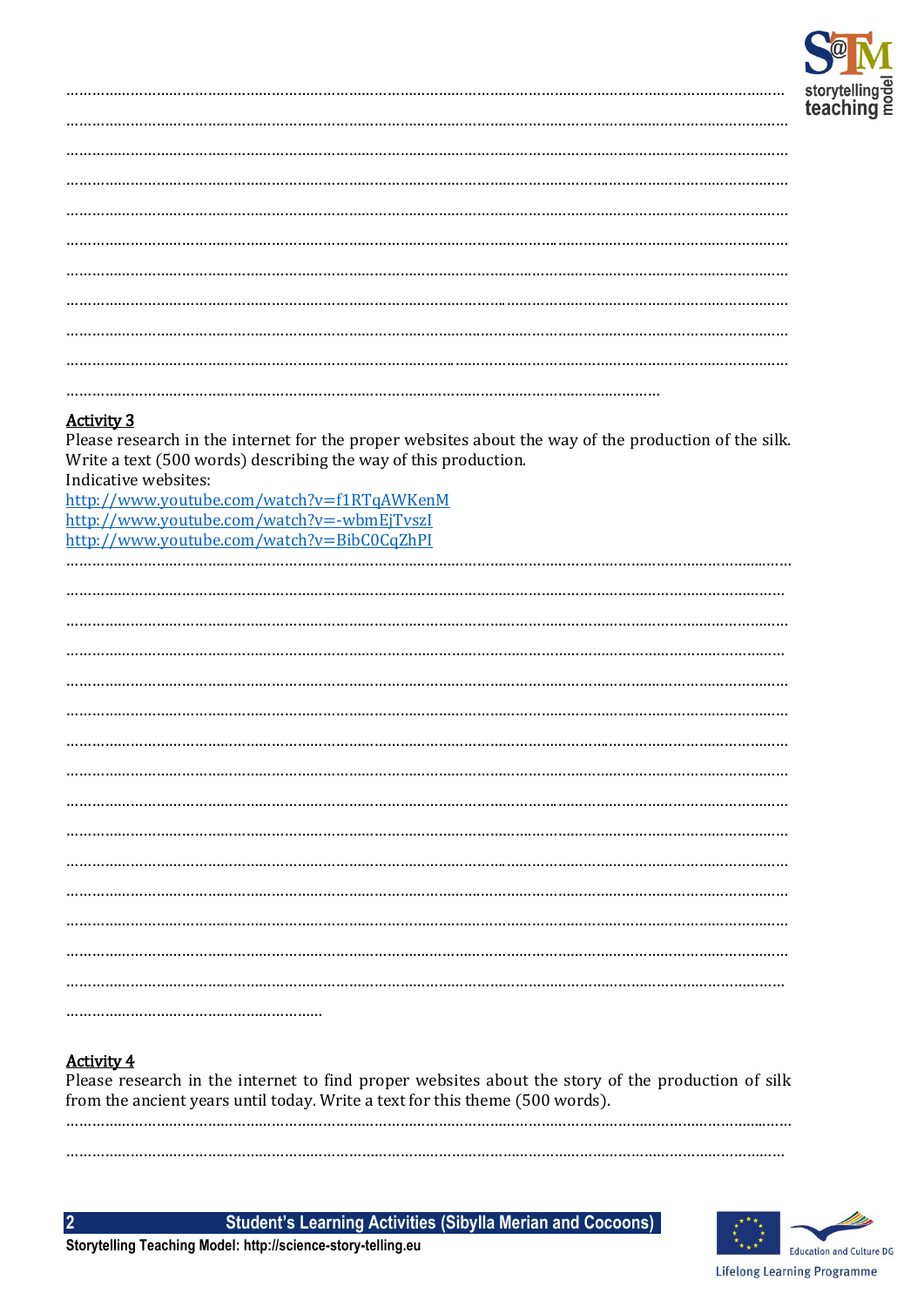

Please read the following text and underline the most important points which indicate the contribution of Sibylla's book in comparison to other books which were published at the same time. "The first books dealing solely with insects were published not before the end of the 16th century. Very few books gained as much success as these from SibyllaMerian.

One of the most recognized books about insects had many fathers. In the late 16th century the English physician Thomas Moffet (also Mouffet and Muffet) compiled a book on insects using several unpublished sources. Yet he could not get it published. It appeared 30 years after his death, published by the famous physician Théodore de Mayerne. …this work published in 1634 contained information that was gained some generations earlier. This can be taken as indication that only very few people were engaged in observing insects, especially holometabolic insects.

By the middle of the 17th century one can find an increasing number of published works on insects. Jan Swammerdam, a Dutch scholar, wrote in 1669 his 'Historia Insectorum Generalis' about the transformation of insects from the egg to the grub and finally the grown insect, using use optical equipment like magnifying glasses and micro-scopes for observation. The metamorphosis of insects was a topic of Johannes Goedaert as well as Swammerdam. Goedaert published a book the ''Metamorphosis Et Historia Naturalis Insectorum" which was published in 1662.But it was Francesco Redi who was the first to show, that there was no such thing as abiogenesis, the creation of insects out of nothing. Using experiments with covered and uncovered meat, he showed, that insects only appeared where insects before laid their eggs.

Without doubt, Sibylla Merian was not the first to observe the metamorphosis of insects, but this cannot diminish her accomplishments. She was one of the first to observe the importance of specific host plants for the insects. Perhaps even more important is the extremely high quality of her illustrations and associated with this, the accuracy of her observations. Wherever possible she painted from the living insects and did not limit herself to the dead ones in collections.

The works of Sibylla Merian were received in a very positive way by the republic of letters. As the historian Londa Schiebinger points out, there were also very few resentments due to her female gender up to the 19th century."

One can conclude that the Baroque was a time where it was possible for women to participate in science, mostly as passive consumers, though".



**Student's Learning Activities (Sibylla Merian and Cocoons) 3 Storytelling Teaching Model: http://science-story-telling.eu**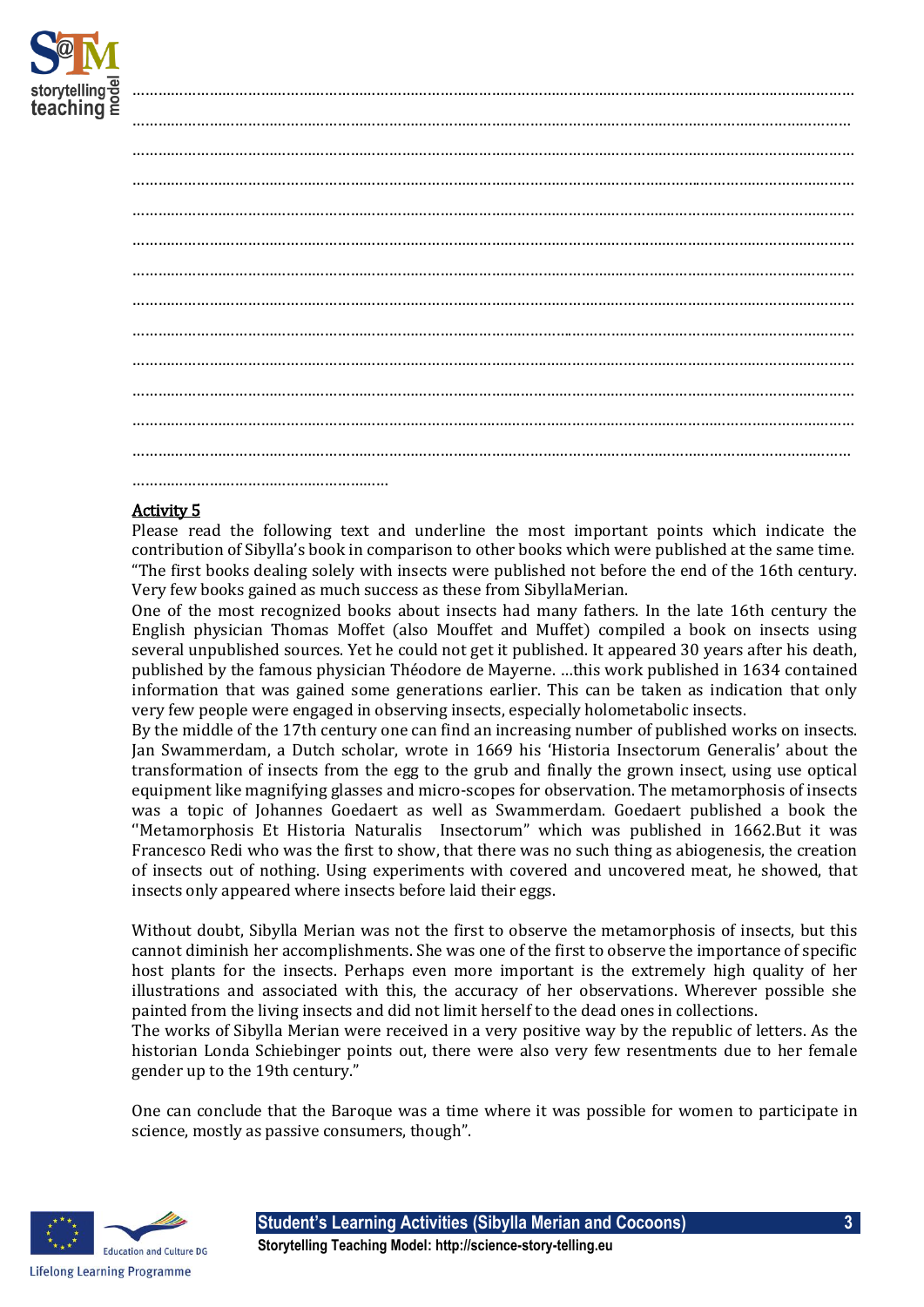

Please read the following text and underline reasons which contributed to development of the work Sibylla Merian:

«Although sibylla was an untitled woman, born and raised in the household of a craftsman and artisan made her way into natural history. Two aspects seem to be of great importance. On the one hand, caterpillars, silkworms to be precise, were economically interesting. From the knowledge of the origin of silk the wish for European silkworm-cultivation emerged. One can assume that Sibylla Merian visited such a breeding station. Later she was always interested in an alternative to the silkworm. On the other hand she was the daughter of a famous engraver and got a professional training at the workshop of her stepfather, who also worked as a painter and engraver.

..This time was the Baroque time where it was possible for women to participate in science, mostly as passive consumers, though.

….. Especially Amsterdam as the place of residence in her late years was close to ideal. The Netherlands were one of the leading maritime powers of the time and one of the most important trading points for goods from the Americas. Therefore it was possible for her to go to Surinam the Dutsch colony in America. Studying the butterflies and their metamorphosis was the main reason for this journey, on which she was accompnied by one of her grown up daughters.

Goods from other continents did not only satisfy the curiosity of the time, but also were economically important. The search for cures for the new diseases that appeared in the colonies was of great importance for the colonial empires. Those plants could also generate great profit in the old world. As example may serve the cacao, that came as a medical tonic to Europe and then turned into a beverage.

Naturally the indigenous population was not eager to cooperate with their suppressors.

They could be pressed to work, but not to reveal their knowledge.

Sibylla Merian was one of the few naturalists who made friends with parts of the indigenous population. Later she criticized the repression of the natural population by their colonial masters. It should be mentioned, that the appetite for new knowledge had its limits. Some knowledge was not suitable for transfer in the eyes of most of the authors. The native people could prevent and abort pregnancies for example, using some plants. One of the very few reports about this was written by Sibylla Merian. Although she was not the only one to report this, the knowledge was not transferred to Europe.

One can conclude that the Baroque was a time where it was possible for women to participate in science, mostly as passive consumers, though".

………………………………………………………………………………………………………………………………………………..…… …………………………………………………………………………………………………………………………………………………… …………………………………………………………………………………………………………………………………….………………

**4 Student's Learning Activities (Sibylla Merian and Cocoons)**